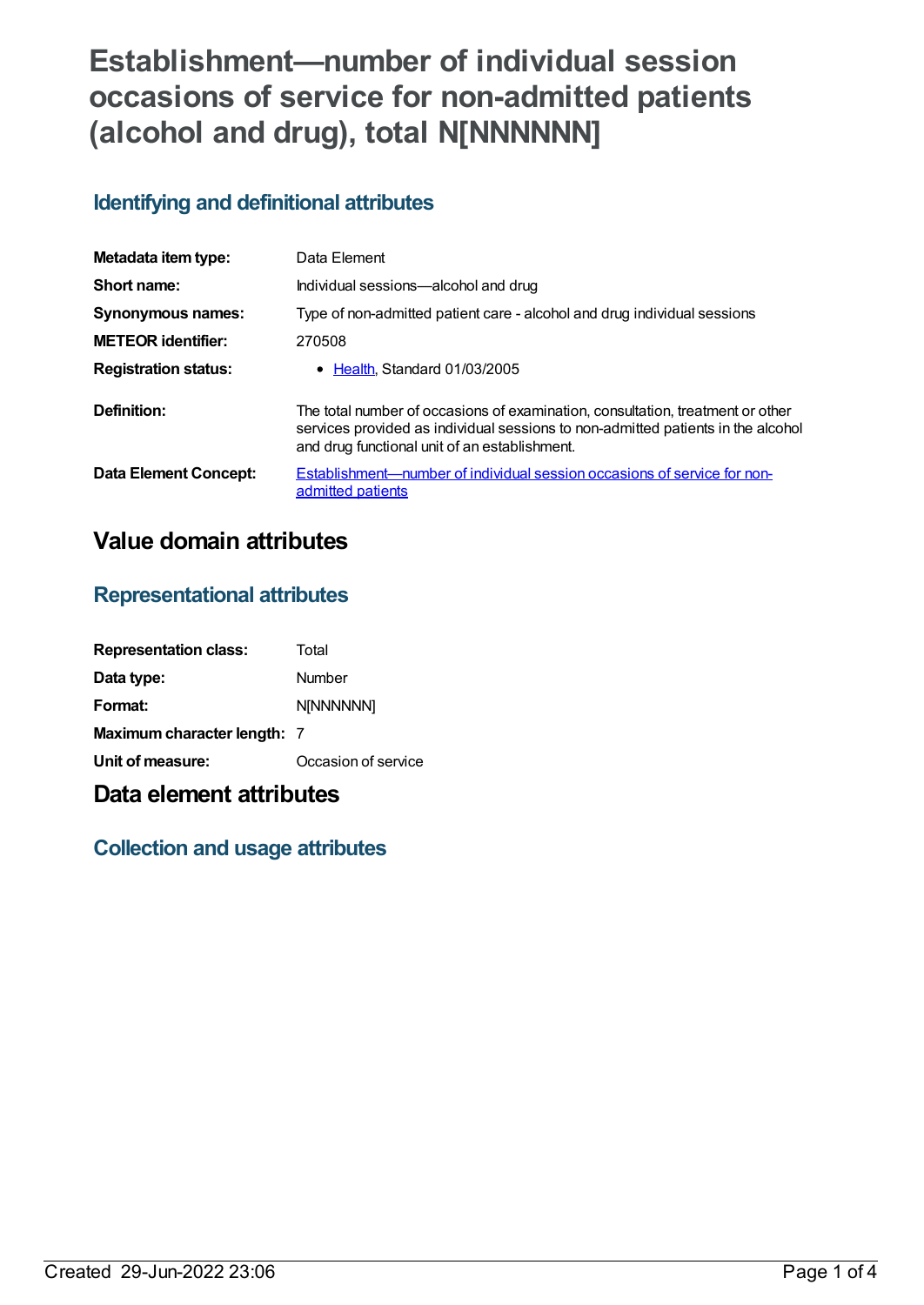| Guide for use:             | For occasions of service as individual sessions to non-admitted patients attending<br>designated drug and alcohol units within hospitals.                                                                                                                                                                                                                                                                                                                                                                                                                                                                                                                                                                                   |
|----------------------------|-----------------------------------------------------------------------------------------------------------------------------------------------------------------------------------------------------------------------------------------------------------------------------------------------------------------------------------------------------------------------------------------------------------------------------------------------------------------------------------------------------------------------------------------------------------------------------------------------------------------------------------------------------------------------------------------------------------------------------|
|                            | This metadata item identifies types of services provided to non-admitted patients in<br>different institutional ways in different systems. It is not a summary casemix<br>classification.                                                                                                                                                                                                                                                                                                                                                                                                                                                                                                                                   |
|                            | A patient who first contacts the hospital and receives non-admitted care, for<br>example through emergency departments, and is subsequently admitted, should<br>have both components of care enumerated separately. Where possible, non-<br>admitted occasions of service that are provided to patients who are subsequently<br>admitted should be identified as a subset of the total occasions of service.                                                                                                                                                                                                                                                                                                                |
|                            | The list of Type of non-admitted patient care categories was to be developed using<br>typical functional units or cost centres within existing institutions. These would<br>include designated wards or departments and specialised clinics. Although the<br>current statistical/financial returns submitted to the various health authorities by their<br>hospitals do not provide a minimum subset, an effort has been made to define the<br>categories in respect to those areas commonly collected. Many functional units<br>provide services to both admitted patients and non-admitted patients, for example<br>pathology. Only occasions of service for non-admitted patients should be included<br>in this section. |
| <b>Collection methods:</b> | The definition does not distinguish case complexity for non-admitted patients.                                                                                                                                                                                                                                                                                                                                                                                                                                                                                                                                                                                                                                              |
|                            | For example, an occasion of service could vary in complexity from a simple urine<br>glucose test to a complete biochemical analysis of all body fluids. Ideally, average<br>case complexity values would be available for the various categories of non-<br>admitted patients in the same way that average diagnosis related group weighted<br>separations are becoming available for acute admitted patients. However, such<br>measures would require the development of patient record databases for non-<br>admitted patients. This does not imply an inadequacy in definition.                                                                                                                                          |
|                            | For admitted patients the concept of a <b>separation</b> is widely accepted. Separations<br>can vary between admission for overnight observation to open heart surgery. The<br>issue of case complexity for both admitted and non-admitted patients is a separate<br>issue and beyond the scope of the proposed summary establishment-level activity<br>data.                                                                                                                                                                                                                                                                                                                                                               |
|                            | Each diagnostic test or simultaneous set of related diagnostic tests for the one<br>patient referred to a hospital pathology department consists of one occasion of<br>service.                                                                                                                                                                                                                                                                                                                                                                                                                                                                                                                                             |

# **Source and reference attributes**

| <b>Submitting organisation:</b> | National minimum data set working parties |
|---------------------------------|-------------------------------------------|
|---------------------------------|-------------------------------------------|

#### **Relational attributes**

| Related metadata<br>references:                      | Supersedes <b>EO</b> ccasions of service, version 1, Derived DE, NHDD, NHIMG,<br>Superseded 01/03/2005.pdf (14.7 KB) No registration status              |
|------------------------------------------------------|----------------------------------------------------------------------------------------------------------------------------------------------------------|
|                                                      | Supersedes <b>E</b> Type of non-admitted patient care, version 1, Derived DE, NHDD,<br>NHIMG, Superseded 01/03/2005.pdf (26.0 KB) No registration status |
| Implementation in Data Set<br><b>Specifications:</b> | Public hospital establishments NMDSHealth, Superseded 21/03/2006                                                                                         |
|                                                      | Implementation start date: 01/07/2005                                                                                                                    |
|                                                      | Implementation end date: 30/06/2006                                                                                                                      |

Public hospital [establishments](https://meteor.aihw.gov.au/content/334285) NMDS[Health](https://meteor.aihw.gov.au/RegistrationAuthority/12), Superseded 23/10/2006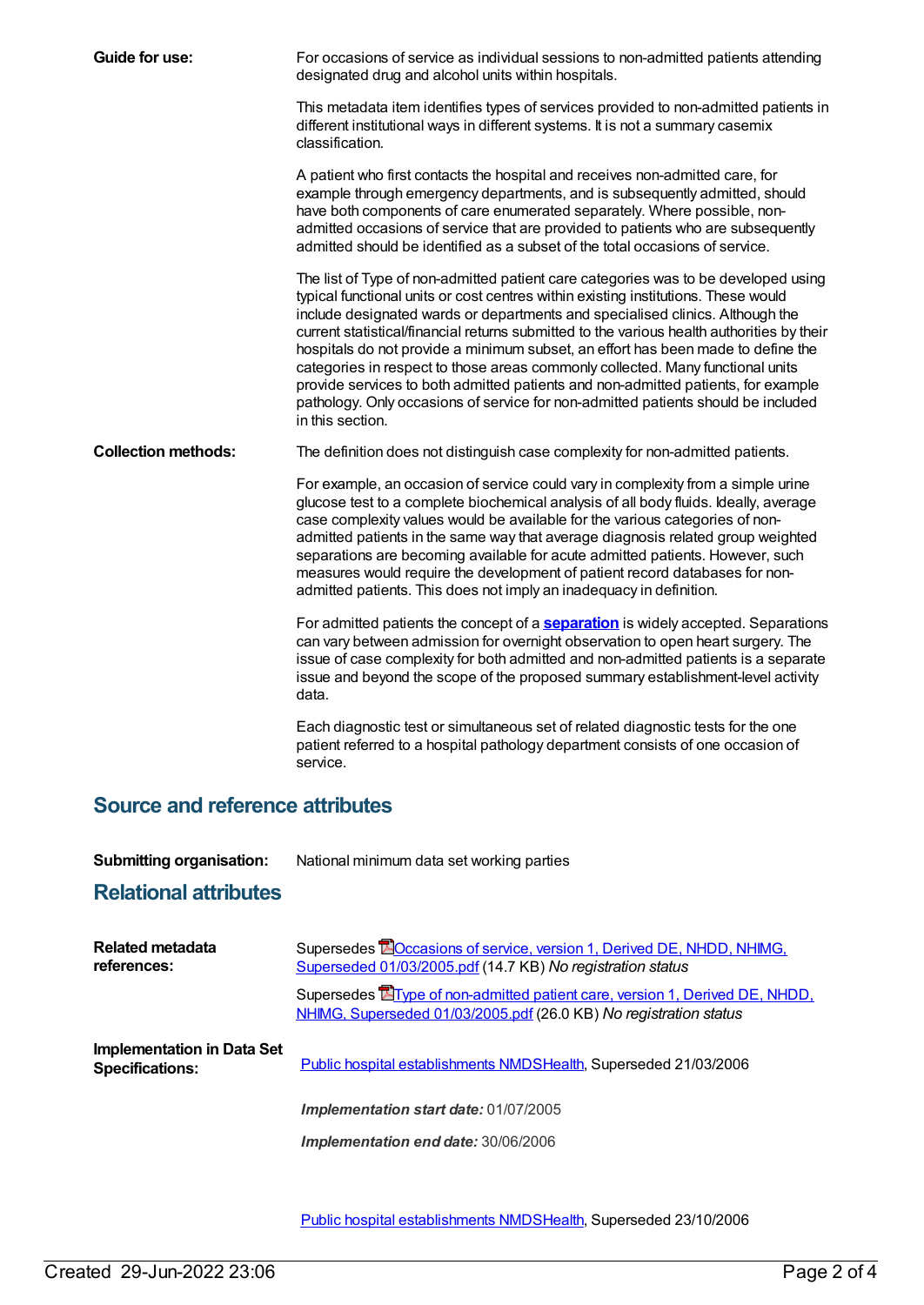*Implementation start date:* 01/07/2006 *Implementation end date:* 30/06/2007

Public hospital [establishments](https://meteor.aihw.gov.au/content/345139) NMDS 2007-08[Health](https://meteor.aihw.gov.au/RegistrationAuthority/12), Superseded 05/02/2008

*Implementation start date:* 01/07/2007 *Implementation end date:* 30/06/2008

Public hospital [establishments](https://meteor.aihw.gov.au/content/362302) NMDS 2008-09[Health](https://meteor.aihw.gov.au/RegistrationAuthority/12), Superseded 03/12/2008

*Implementation start date:* 01/07/2008 *Implementation end date:* 30/06/2009

Public hospital [establishments](https://meteor.aihw.gov.au/content/374924) NMDS 2009-10[Health](https://meteor.aihw.gov.au/RegistrationAuthority/12), Superseded 05/01/2010

*Implementation start date:* 01/07/2009

Public hospital [establishments](https://meteor.aihw.gov.au/content/386794) NMDS 2010-11[Health](https://meteor.aihw.gov.au/RegistrationAuthority/12), Superseded 18/01/2011

*Implementation start date:* 01/07/2010

*Implementation end date:* 30/06/2011

Public hospital [establishments](https://meteor.aihw.gov.au/content/426900) NMDS [2011-12Commonwealth](https://meteor.aihw.gov.au/RegistrationAuthority/10) Department of Health, Recorded 16/07/2015 [Health](https://meteor.aihw.gov.au/RegistrationAuthority/12), Superseded 07/12/2011

*Implementation start date:* 01/07/2011

*Implementation end date:* 30/06/2012

Public hospital [establishments](https://meteor.aihw.gov.au/content/470656) NMDS 2012-13[Health](https://meteor.aihw.gov.au/RegistrationAuthority/12), Superseded 07/02/2013

*Implementation start date:* 01/07/2012

*Implementation end date:* 30/06/2013

Public hospital [establishments](https://meteor.aihw.gov.au/content/504279) NMDS 2013-14[Health](https://meteor.aihw.gov.au/RegistrationAuthority/12), Superseded 11/04/2014

*Implementation start date:* 01/07/2013

*Implementation end date:* 30/06/2014